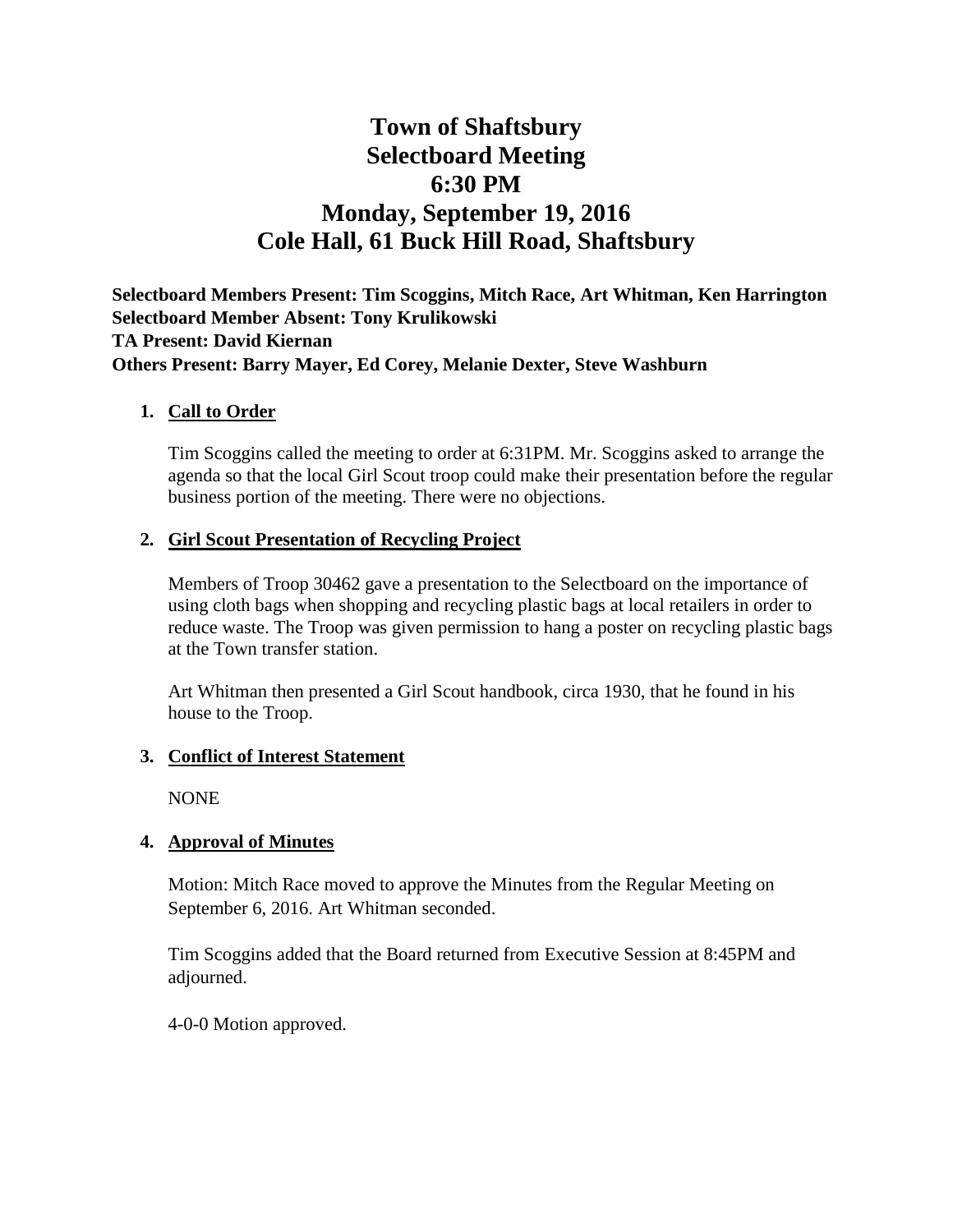# **5. Warrants**

Motion: Mitch Race moved to approve Retirement Warrant #5 \$130.37. Art Whitman seconded.

4-0-0 Motion approved.

Motion: Mitch Race moved to approve Payroll Warrant #5 \$16,046.15. Art Whitman seconded.

4-0-0 Motion approved.

Motion: Mitch Race moved to approve Check Warrant #8 \$108,812.53. Art Whitman seconded.

4-0-0 Motion approved.

#### **6. Announcements**

Tim Scoggins announced that a meeting is scheduled with State representatives and members of the Department of Conservation on September 28<sup>th</sup> to discuss the PFOA situation at the landfill. Mr. Scoggins and Art Whitman will attend the meeting as representatives of the Selectboard.

# **7. Public Comments**

Barry Mayer announced that some community members have formed an ad hoc committee to discuss Act 46 (regarding the consolidation of school districts) and that the first meeting will be on Wednesday, September  $21<sup>st</sup>$  at 6:30PM at the firehouse. Mr. Mayer said that they would have members of the Act 46 study committee in attendance at that meeting and that the meeting would be an open forum to discuss deadlines and possible options for the district. Mr. Mayer feels this meeting is needed to educate the general public of Shaftsbury on Act 46 and its ramifications.

There was a brief discussion regarding District 1 (which lies within the Town of Shaftsbury but which is served by the North Bennington Village School). Mr. Mayer pointed out that Act 46 seeks to address inequities in educational opportunities and that the ability of some residents of Shaftsbury to send their children to North Bennington (while District 2 residents cannot) could be viewed as an inequitable situation.

Ed Corey once again came before the Board to discuss the presence of PFOAs at the former landfill site. Mr. Corey asked that the wells at the old Mattison property and the old Crawford property be tested as well. Tim Scoggins said that he believed that the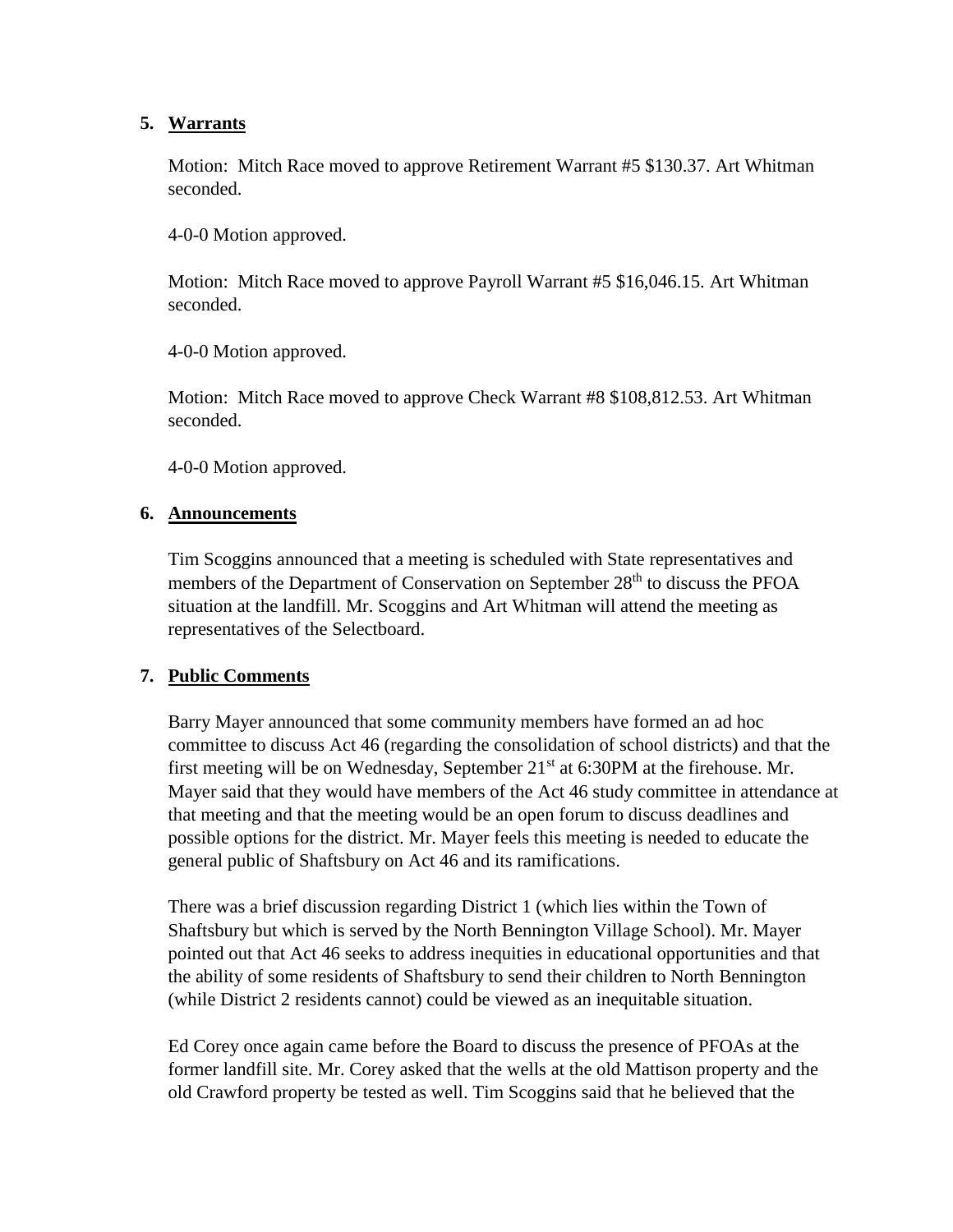Board was not interested in directing further testing and that any additional sampling would be mandated by State authorities.

Mr. Corey also asked to have a sign placed at the proposed site announcing the location of the new Town garage. Tim Scoggins said that the Town will not do that as the real estate deal for 510 North Road had not yet been completed and that the original proposed site may need to be utilized. Mr. Corey asked if the transfer station will be staying open should the plans move forward for the plans on the upper portion of the property. Mr. Scoggins said that it will remain open. Mr. Corey asked if the recycling shed would be staying in its current spot. Mr. Scoggins said that it had not been decided but he believed the swap shop would stay open in some form. David Kiernan was quick to point out that the proposed site plan from MSK had been received but not formally presented or approved yet.

Ed Corey then asked what the Town would do with the current Town garage should all plans move forward for new construction at the former landfill site. Tim Scoggins said that it would be torn down. Mr. Corey asked if the Town would continue to lease the land adjacent to the current Town garage following construction and Mr. Scoggins said that it would have no reason to continue the lease. Mr. Corey again advocated for the Town to purchase the leased lot and construct the new Town garage at the Buck Hill property. Tim Scoggins said that the Board continued to believe that the Village Center was not an appropriate place for this operation.

# **8. Treasurer's Report**

Melanie Dexter delivered the Treasurer's report for mid-month and reported that tax money is already coming in. She indicated that there would not need to be another draw from the Town's line of credit. Ms. Dexter reported that the tax bills have gone out and if anyone has not received their bill to please contact her. Ms. Dexter further reported that the external auditors had been in during the past week but only for two (2) days this time. She anticipated that the visits from the auditors would be shorter and less involved as the audits are made more routine (on an annual basis).

Art Whitman suggested putting a reminder on the Town's website that tax bills have been sent out. David Kiernan will do so.

#### **9. Road Foreman Report**

Steve Washburn came before the Board and said that the road crew had been busy with summer paving projects but that they were resuming regular grading and maintenance now. David Kiernan said that there would be a session of "grader school" in Sunderland but only those who were "safety certified" were qualified to go at this point. Mr. Kiernan said that Ron Jennings would be able to attend the session in Sunderland and that a more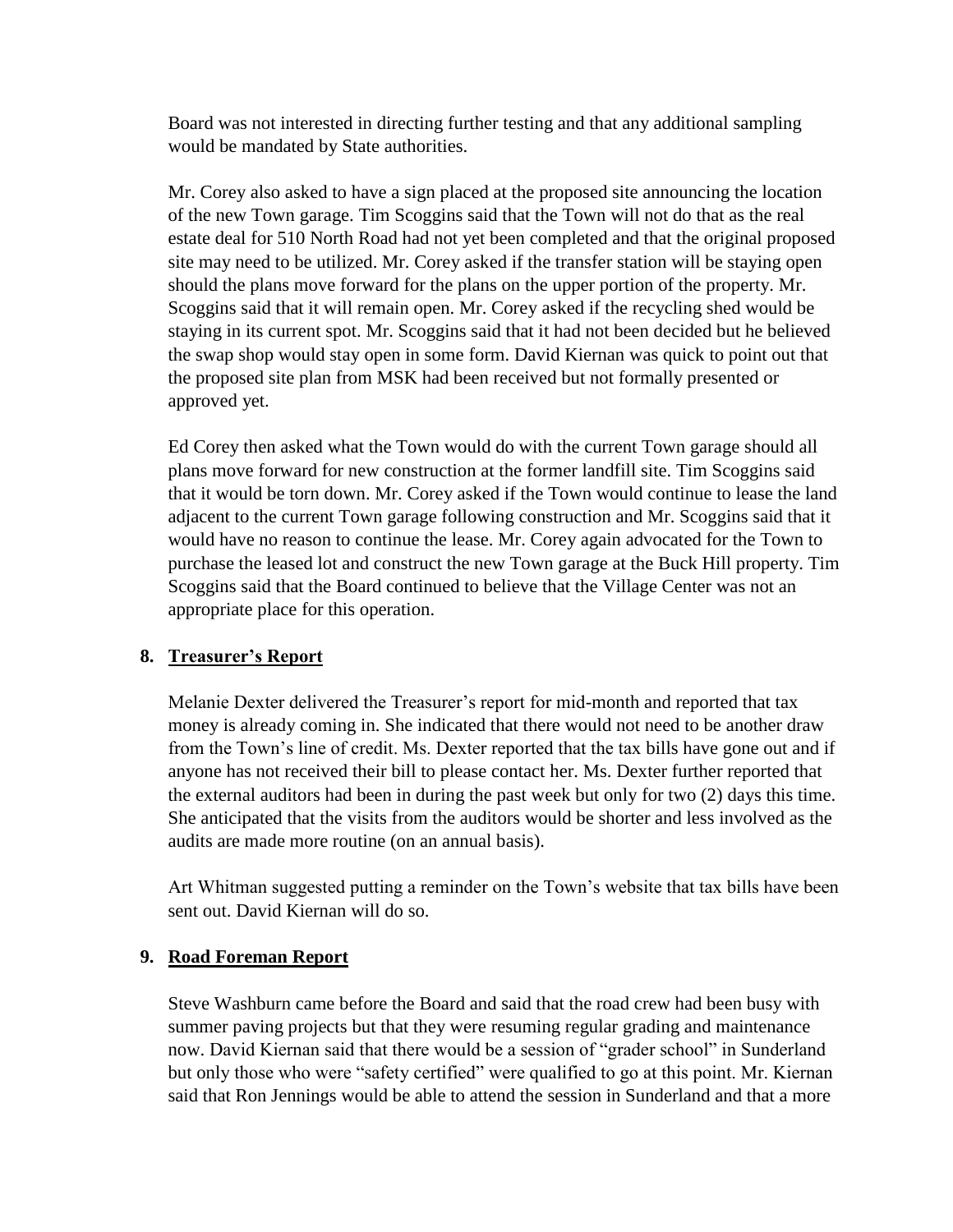general session would be held in Shaftsbury for the entire road crew at a later date. It's the goal of the Road Foreman to have all members of the crew be able to run all pieces of the Town's equipment.

Ken Harrington inquired about the progress of the painting of a truck. Mr. Washburn said that they had not found someone to do the job yet. Art Whitman suggested Kaiser, a firm outside Albany. David Kiernan reported that someone had approached him about trading services in return for removing the Town's defunct forklift for scrap. This matter will be discussed further in executive session.

Tim Scoggins pointed out that after Horton Hill was graded, a rainstorm created some secondary ditching. Steve Washburn said that this was a problem since there was a lack of material built up on the road. Mr. Washburn reported that the fabric work on Ehrich Road and Bahan Road was set to begin this week. David Kiernan said that there was another project on Airport Road that would also be completed soon and then brush work and grading were scheduled to begin on October  $1<sup>st</sup>$ . David Kiernan said that he had heard from the engineer working on the Shaftsbury Hollow culvert and that he was waiting to hear on some costs for the project but that he should have a proposal shortly and would then apply for the grant necessary to fund that portion of the project.

Steve Washburn said that he will also need to sweep the excess stone from Hewitt Drive and Harvest Hills and Paran Acres.

# **10. PFOA – Landfill Update**

Tim Scoggins said that the remainder of the monitoring wells at the landfill had been tested and that the Town was awaiting the results. Art Whitman inquired if the result would be back in time for the meeting on the  $28<sup>th</sup>$  and David Kiernan said that he thought they would be back by the end of the week.

Ken Harrington reinforced the idea that the testing of the two wells on the Mattison and Crawford properties were not necessary and David Kiernan said the Mattison well was not in use and disconnected (and the Town has permission to seal it) and the other well is not in the State's purview. Mr. Kiernan went on to say that the Town will not be testing any wells without direction from the State.

# **11. Sidewalk Project Corner of 7A and Church**

Tim Scoggins prefaced this discussion by stating that the Town had originally bid this project and received one (1) bid from Weaver Construction which was over the engineer's estimate given on the project. The Town then re-bid the project and again received only one (1) bid from Weaver. The bid is now closer to the original estimate but still requires some discussion.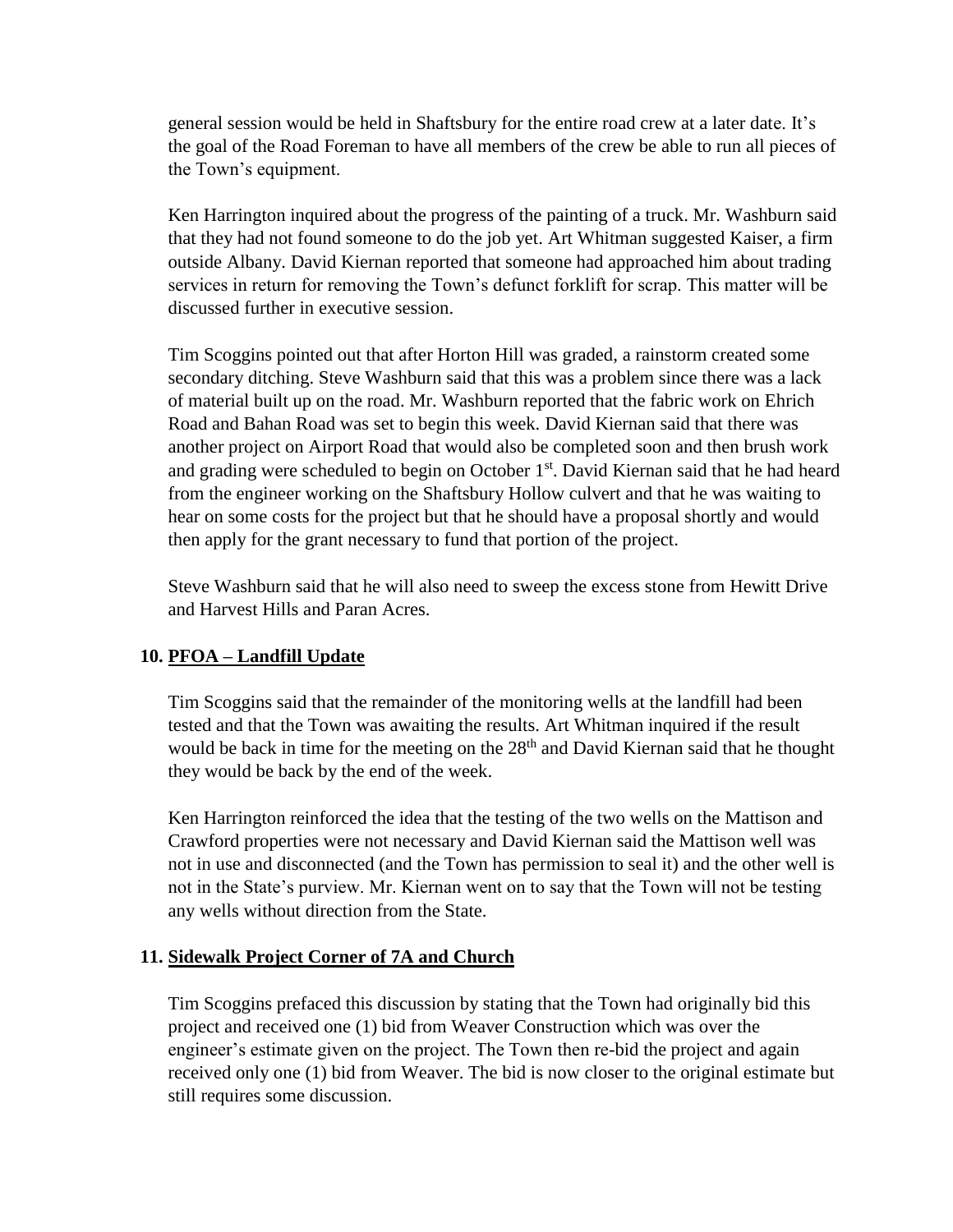Mr. Scoggins went on to say that the alternate add-ons were the portions of the bid that needed attention.

David Kiernan said that the first alternate for lighting totaled \$26,594.00. Approximately \$15,000.00 of that total was for the ornamental lighting and the remainder was for the conduits. These would result in only three (3) lights. Mr. Kiernan suggested that the Town forgo the ornamental lighting but place the conduit during construction for future connection if desired. Mr. Kiernan also said that if this alternate bid item was dropped, the price of the project would fall within \$10,000.00 of the engineer's estimate. The Board agreed that the ornamental lighting could be removed as a bid item.

Mr. Kiernan indicated that the second alternate bid item concerning the crosswalk signage could not practicably be removed. The Board agreed.

The third alternate bid item is a radar speed feedback sign (\$21,000.00) on Route 7A (at Cleveland Avenue on the south end and at the south end of the overpass on the north end). Tim Scoggins said that he believed these signs were helpful and a legitimate safety measure.

David Kiernan said that any overage can come from either the general reserve fund for unexpected costs or the highway fund. Mr. Kiernan noted that there is some pressure on the general fund due to PFOA concerns and unanticipated expenses for the Howard Park well. Mr. Kiernan did say that the Board could wait to make the decision on which fund to draw from until the external audit was completed.

Motion: Art Whitman moved to accept the base bid from Weaver Excavating, Inc. for the Sidewalk Project and alternates 2 (crosswalk sign) and 3 (radar feedback signs) for a total cost of \$145,892.00. Mitch Race seconded.

David Kiernan pointed out that the Construction Inspection Bid would also need to be awarded (as it is required for the project). Mr. Kiernan reported that the lowest bid for that portion of the project was \$11,688.00.

David Kiernan then clarified that a total of an additional \$11,000.00 would need to be contributed by the Town to cover the project costs. The grant money (and matching funds) currently available for the sidewalk project equaled \$146,861.00.

Ken Harrington asked what the consequences would be if the whole project were abandoned and David Kiernan said that since the grant had already been awarded, the money would need to be returned and there would be serious repercussions. Tim Scoggins pointed out that the highway budget from last fiscal year came in under budget and that there are funds available to complete this project.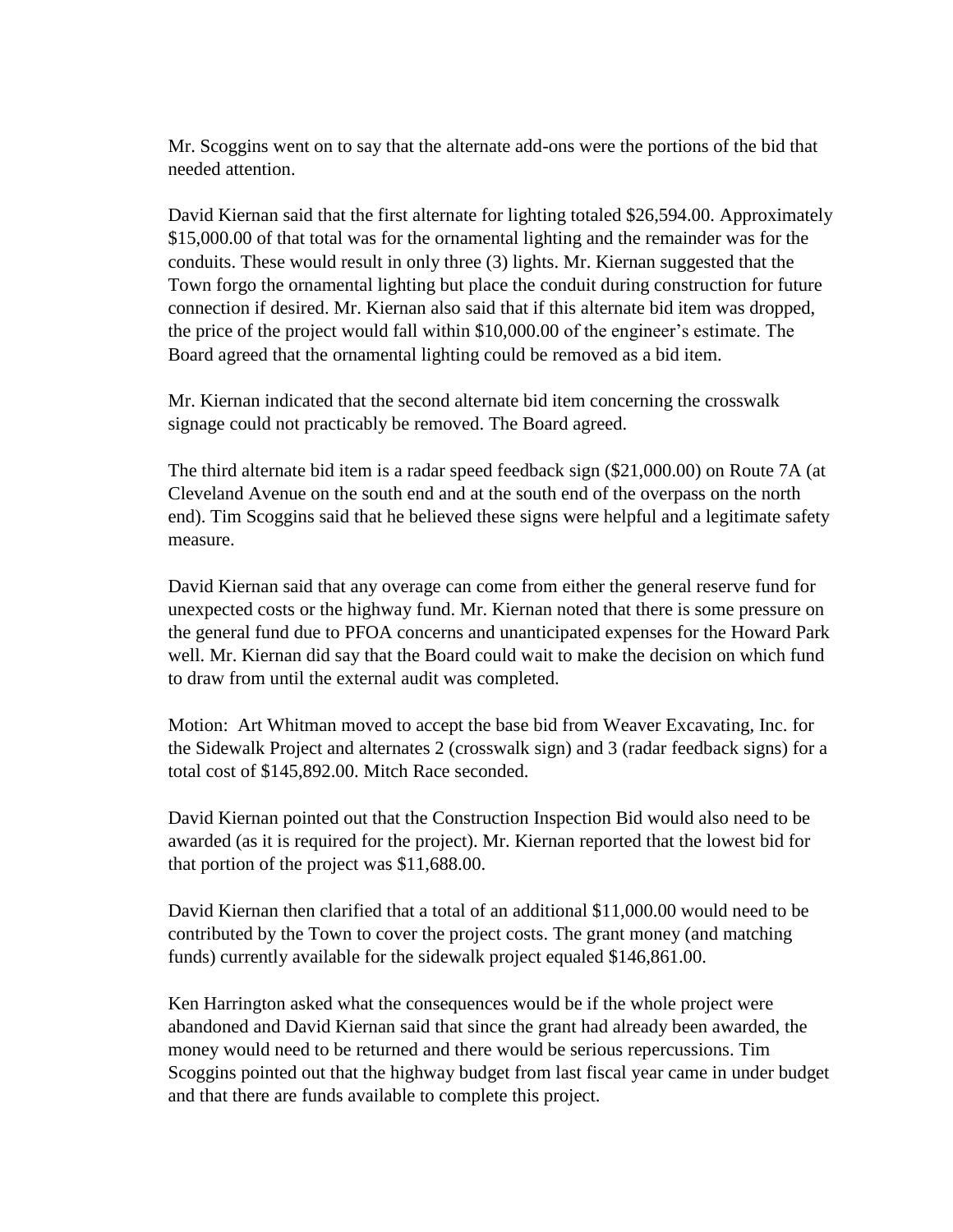4-0-0 Motion approved.

David Kiernan clarified that the total of \$145,892 included a base bid of \$109,892, alternate #2 for the crosswalk signs of \$15,000.00, and alternate #3 for the radar feedback sign of \$21,000.00.

Motion: Art Whitman moved to accept the lowest bidder for the construction inspection for \$11,688.00. Ken Harrington seconded.

4-0-0 Motion approved.

Mitch Race asked about the proposed timeline for construction. David Kiernan said that the project should be complete by the week of Thanksgiving.

# **12. Municipal Planning Grant Application - Sewer Feasibility Study – Village Center**

Tim Scoggins said that he had added this item to the Board's agenda because the subject frequently comes up at Planning Commission meetings, particularly since the Zoning Bylaws are currently being re-written. Mr. Scoggins pointed out that any further development in the Village Center has been stunted by the fact that all lots are currently serviced by private septic systems. Tim Scoggins said that discussion about hooking into the Bennington municipal sewer system has been had in the past but now the Planning Commission is exploring the idea of having the Village residents possibly hook into a communal septic system.

Mr. Scoggins indicated that there was a 2007 study on possibilities for a sewer study. Art Whitman said that an engineering had looked at some possible scenarios but that if a municipal sewer was every pursued, the Town would automatically be obligated to pay \$35,000.00. Mitch Race asked how many miles between the end of the Bennington line and the Village Center. Art Whitman said it was about 2 miles to the last line at near the intersection of Route 67E and Main Street in North Bennington (Shaftsbury Town). Art Whitman said that the study also considered a route along Paran Road. Art Whitman agreed to provide the documentation he has regarding the 2007 study.

Tim Scoggins reported that he had spoken to Shelly Stiles, the Zoning Administrator, and she had said that there may be grants available through the USDA for wastewater systems. Ken Harrington asked if Bennington could support such an addition to their system and Tim Scoggins said that they could handle the increased capacity if the Town of Shaftsbury could finance such a project.

Art Whitman pointed out that a sticking point in previous discussions regarded how the annual fees for the sewer would be funded. Mr. Whitman said that the central question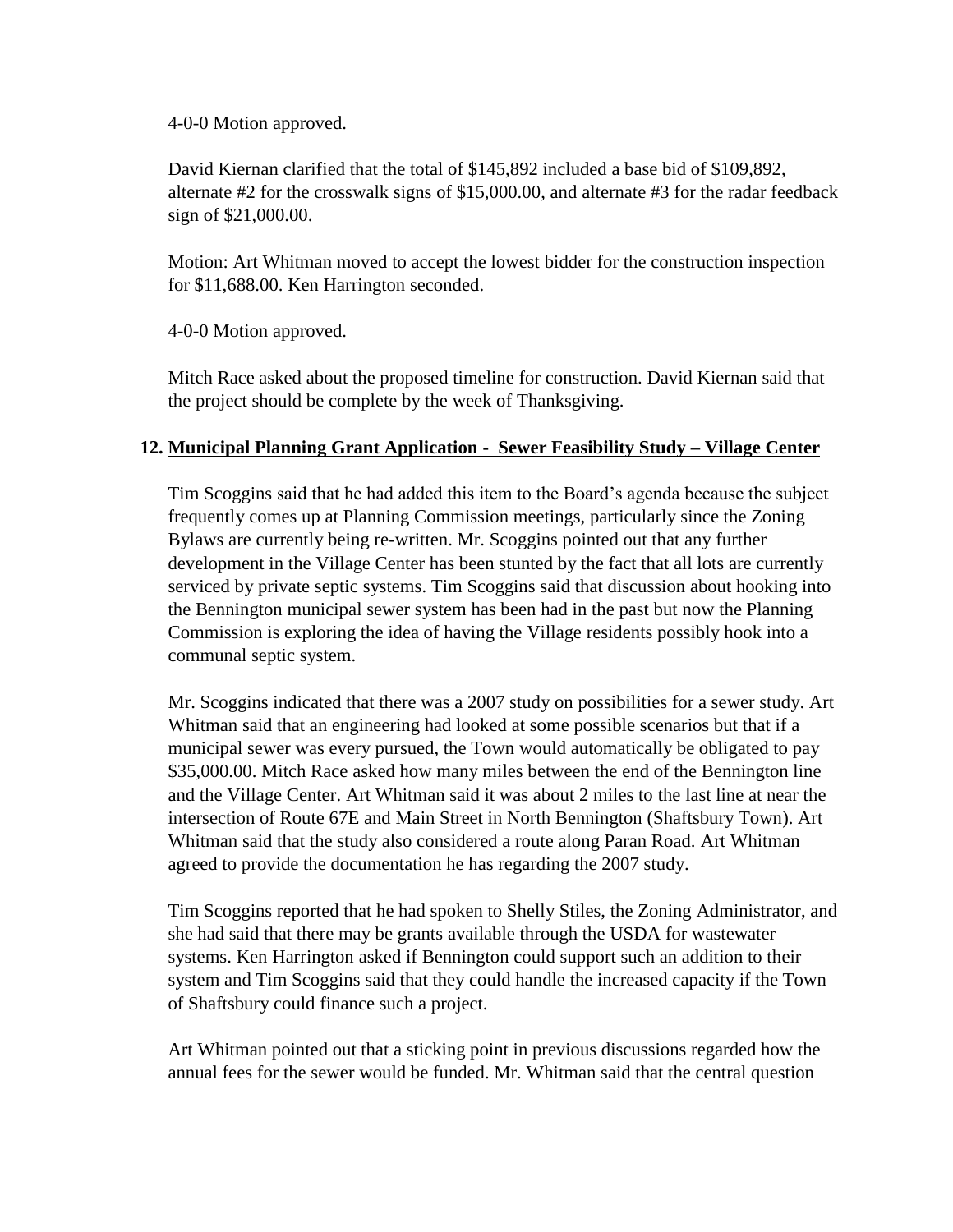was whether or not only the residents on the system would pay or if there was value in having all residents pay some portion of the fees.

Tim Scoggins asked about the methods used in the public opinion survey in 2007 and Mr. Whitman said that it was performed by students at the University of Vermont and the return response rate was about 45% of the property owners within the Town. Mr. Whitman said that following the receipt of responses, there was a community forum with an attorney, real estate agents and members of the DRB/Planning Commission.

Ken Harrington expressed concern over the responsibility of individual property owners to pay to "hook into" the system. Mr. Whitman said that another consideration would be what entity would be responsible for collecting fees (Town of Shaftsbury Water Department or Town of Bennington Wastewater) and what the penalties would be for non-payment. Mr. Whitman brought this up to highlight the issues that have not been fully explored as a result of creating this sort of municipal system.

Art Whitman said that new concerns regarding the State's cleanwater act may push the Town to move away from private septic systems. Tim Scoggins said that he felt that the consensus was that the Board was in favor of a municipal sewer system for a multitude of reasons, many being economic in nature.

## **13. Town Administrator's Report**

#### **a. Revised Performance Review Forms**

David Kiernan distributed new forms for Employee Performance Review to the Board members. Mr. Kiernan said that the previous forms were "cumbersome" and offered alternatives: one a narrative-based approach and another with a more traditional scoring system. The Board agreed that Mr. Kiernan should take the lead on any decision regarding the forms as he would be using them to evaluate Town employees on a regular basis. Mr. Kiernan said he would like to use both forms, as appropriate. The Board agreed to let him do so.

Mr. Kiernan then presented a Maintenance Agreement between the State of Vermont and the Town for the replacement of road signs and guard rails on "high risk rural roads." There is no cost to the Town for this Agreement.

Motion: Ken Harrington moved to accept the Memorandum of Understanding between the State of Vermont and the Town. Art Whitman seconded.

Mitch Race asked about the affected areas and David Kiernan said that it would be most of Buck Hill and a portion of White Creek Road.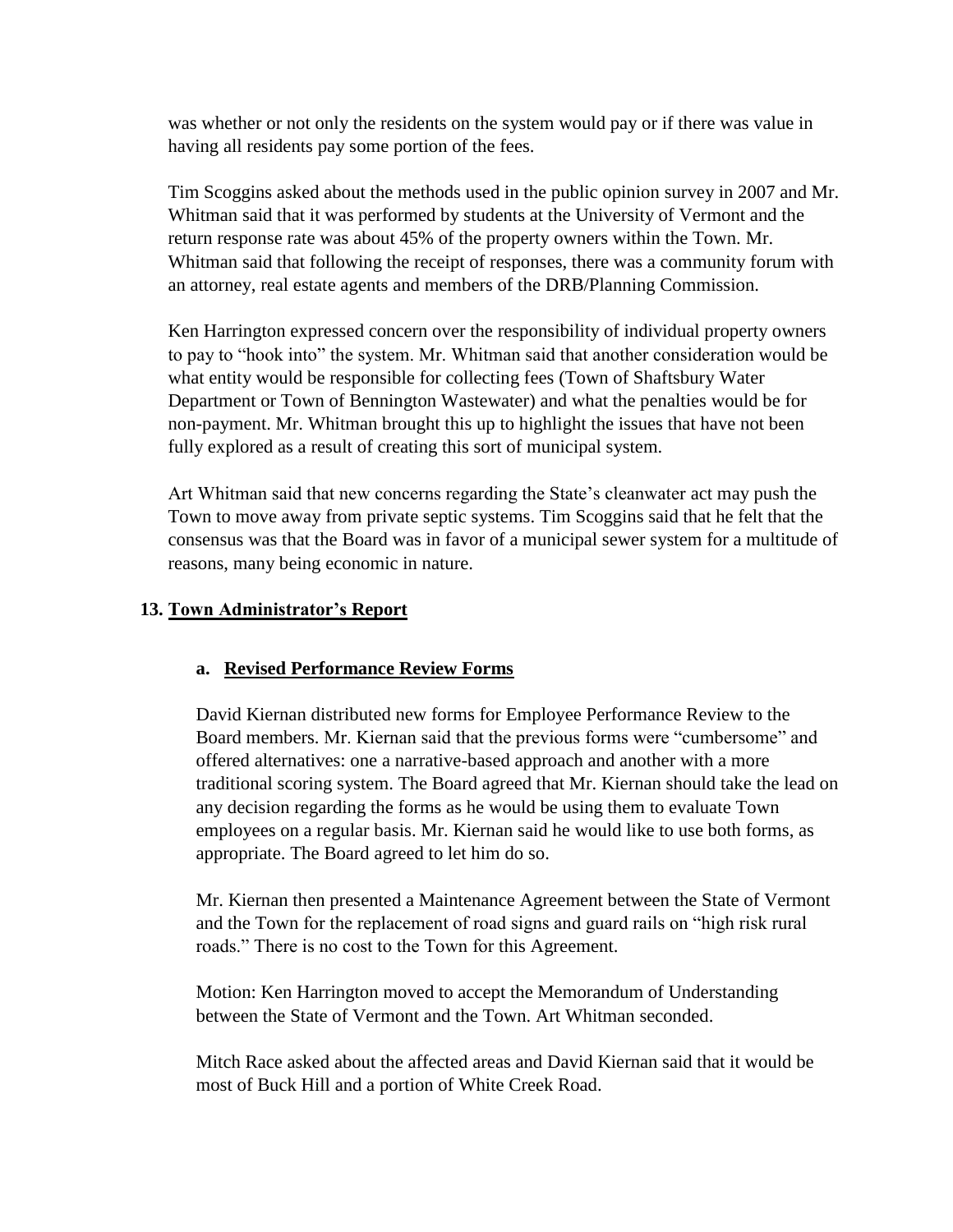4-0-0 Motion approved.

David Kiernan then presented the Board with a sample of a Town Stormwater Master Plan (from the Town of Rupert), stating that this plan is being mandated from the State and coordinated through BCRC.

Mr. Kiernan then turned to the topic of dog licenses and pointed out that there are approximately known 60 individuals with 89 dogs that are unlicensed in the Town of Shaftsbury that need to be addressed. David Kiernan suggested that the Board send a letter to these owners before issuing complaints. Tim Scoggins asked what has been done up until this point and Mr. Kiernan confirmed that two (2) letters have been sent by the Town Clerk to the dog owners requesting compliance and phone calls have been made to the owners by Shelly Stiles. Tim Scoggins pointed out that this license only includes those individuals that have licensed their dogs in the past and does not include those who have never registered their pet.

Tim Scoggins asked what the Board's options are at this point. David Kiernan said that the Board could sign a warrant to allow the constables to notify residents to be in compliance. Art Whitman said that this effort would exceed the constables' budget for the year. It was also agreed that another letter would likely be ignored. David Kiernan said that he would present the warrant at the next meeting and that the Board will need to find the funds to pay the constables to complete service in their official capacity. Art Whitman asked if the constables were willing to perform the job and Mr. Kiernan said that if there were funds and the authority to do so, they would do so. Art Whitman also emphasized that the fee had recently been reduced for licenses and the purpose of licensing the dogs was for health reasons, as a rabies certificate must be produced for each license. It was also pointed out that there are rabies clinics available in the area for cheap vaccines.

# **14. Other Business**

NONE

# **15. Review of Action Items**

9/19/16 Regular Meeting:

David Kiernan will put a notice regarding the mailing of tax bills on the Town website

Art Whitman will provide the phone number for Kaiser Painting for the road crew The Board will pursue information regarding a municipal sewer system Tim Scoggins will sign the Memorandum of Understanding for road maintenance